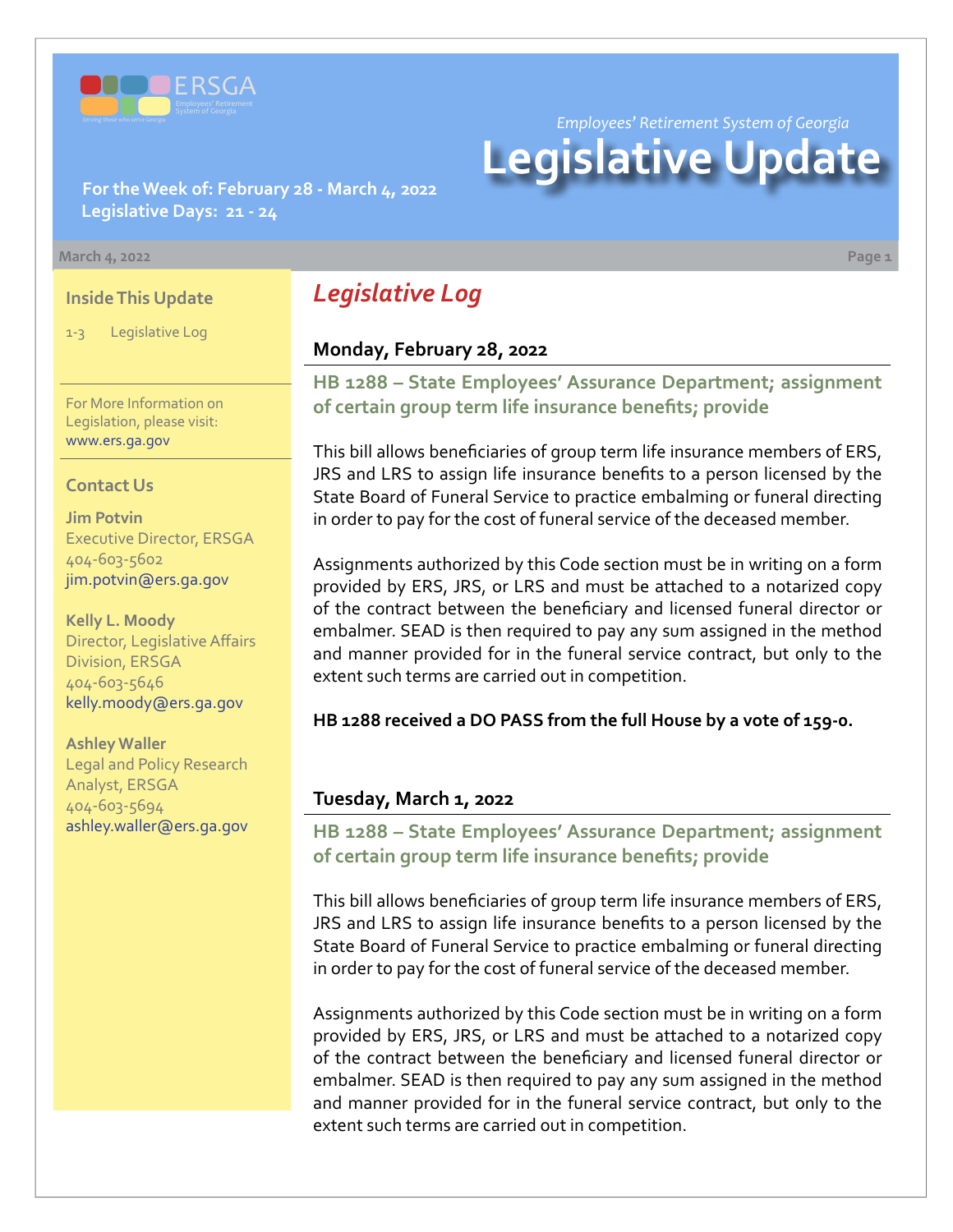# *Legislative Log (continued)*

**HB 1288 was assigned to the Senate Retirement Committee.**

### **Wednesday, March 2, 2022**

### **[SB 167 – Retirement; Employees' Retirement System of Georgia](https://www.legis.ga.gov/legislation/59672)**

This bill decreases the retirement age of Appellate Court Judges from 65 to 60. It also allows surviving spouses, provided they are the designated beneficiary, to receive a monthly benefit without regard to whether the judge had reached age 60.

## **SB 167 received a DO PASS BY COMMITTEE SUBSTITUTE from the Senate Retirement Committee.**

## **[SB 267](https://www.legis.ga.gov/legislation/60119) – [Retirement; Georgia Judicial Retirement System](https://www.legis.ga.gov/legislation/60119)**

This bill allows active Judicial Retirement System (JRS) members to transfer two or more years of special Employees' Retirement System (ERS) creditable service for past employment as an Appellate or Supreme Court Justice, beginning July 1, 2022.

In order for members to qualify and be eligible for such transfer, they must first apply to the JRS Board stating the number of years of which to transfer and any other information as required by the Board. After receiving the member's application, ERS will then transfer an amount equal to the employer and employee contributions, plus interest, paid by the individual to JRS for the years of creditable service.

Upon transfer, two (2) years of service in ERS as an Appellate or Supreme Court Judge shall be credited with one (1) year of creditable service in JRS. In addition to the Code section, the JRS Board is also authorized to adopt rules and regulations it deems necessary and reasonable to carry out such transfers.

## **SB 267 received a DO PASS BY COMMITTEE SUBSTITUTE from the Senate Retirement Committee.**

#### **Thursday, March 3, 2022**

**SB 584 – County Tax Officials and Administration; state revenue commissioner to contract with [the board of the Employees' Retirement System of Georgia; offer the option to participate in a](https://www.legis.ga.gov/legislation/62515)  state administered deferred compensation plan; require**

This bill authorizes the State Revenue Commissioner to contract with the Employees' Retirement System of Georgia (ERSGA) for the administration of a deferred compensation plan for "eligible county tax commissioners," where such term is defined in the legislation. In accordance with such contract, ERGSA shall investigate and approve a deferred compensation plan which: